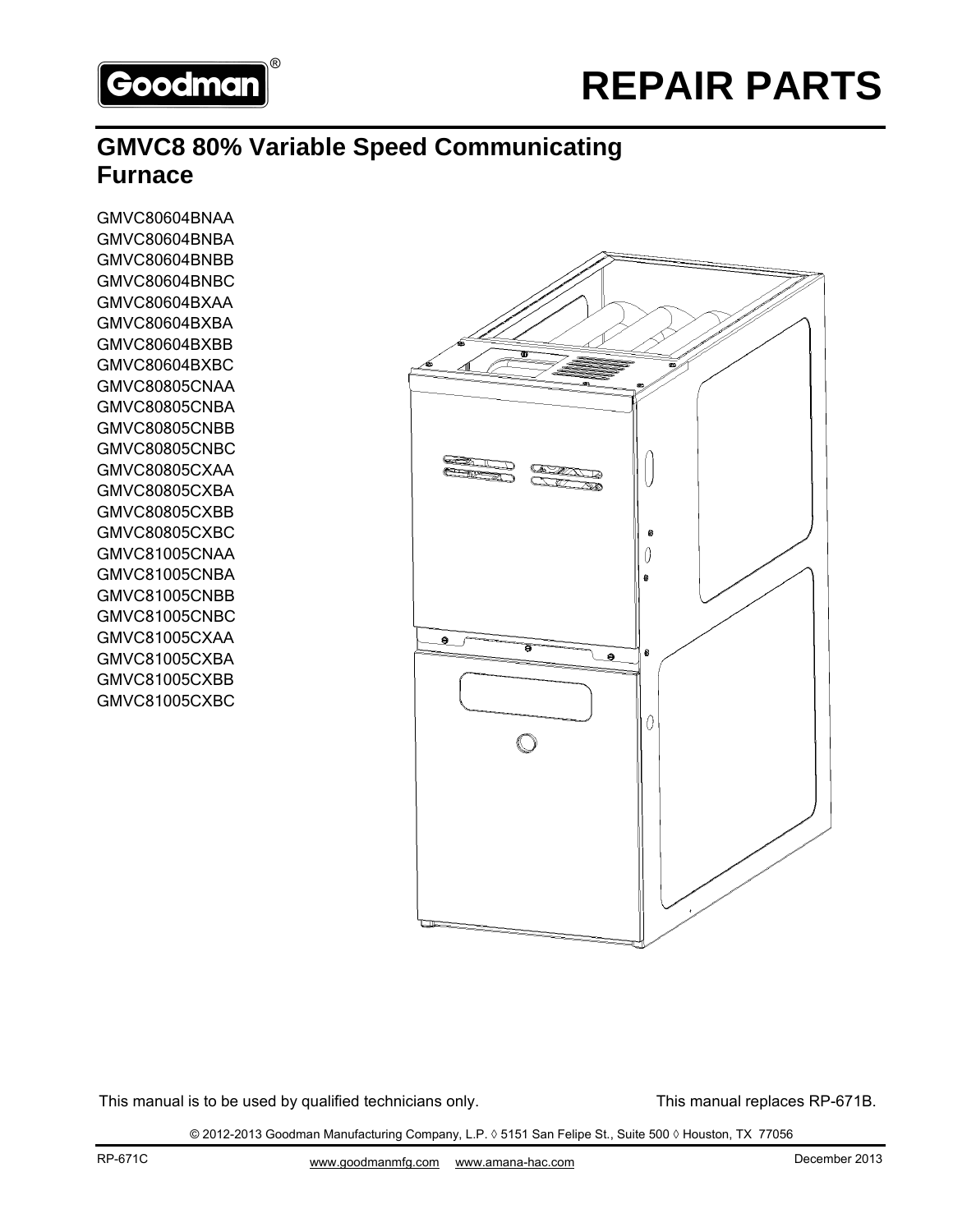#### **Index**

| <b>Functional Parts List</b> |       |
|------------------------------|-------|
| Illustration and Parts       | 4 - 9 |

*Views shown are for parts illustrations only, not servicing procedures*

REV C: Added vent motor capacitor service part

#### **Text Codes:**

AR - As Required NA - Not Available NS - Not Shown 00000000 - See Note QTY - Quantity Example (QTY 3) (If Quantity not shown, Quantity = 1) M - Model Example (M1) (If M Code not shown, then part is used on all Models)

#### **Expanded Model Nomenclature:**

 Example M1 - Model#1 M2 - Model#2 M3 - Model#3

Goodman Manufacturing Company, L.P. is not responsible for personal injury or property damage resulting from improper service. Review all service information before beginning repairs.

Warranty service must be performed by an authorized technician, using authorized factory parts. If service is required after the warranty expires, Goodman Manufacturing Company, L.P. also recommends contacting an authorized technician and using authorized factory parts.

Goodman Manufacturing Company, L.P. reserves the right to discontinue, or change at any time, specifications or designs without notice or without incurring obligations.

For assistance within the U.S.A. contact: Consumer Affairs Department Goodman Manufacturing Company, L.P. 7401 Security Way Houston, Texas 77040 877-254-4729-Telephone 713-863-2382-Facsimile

International Division International Division<br>Goodman Manufacturing Company, L.P. 7401 Security Way Houston, Texas 77040 713-861-2500-Telephone 713-863-2382-Facsimile For assistance outside the U.S.A. contact: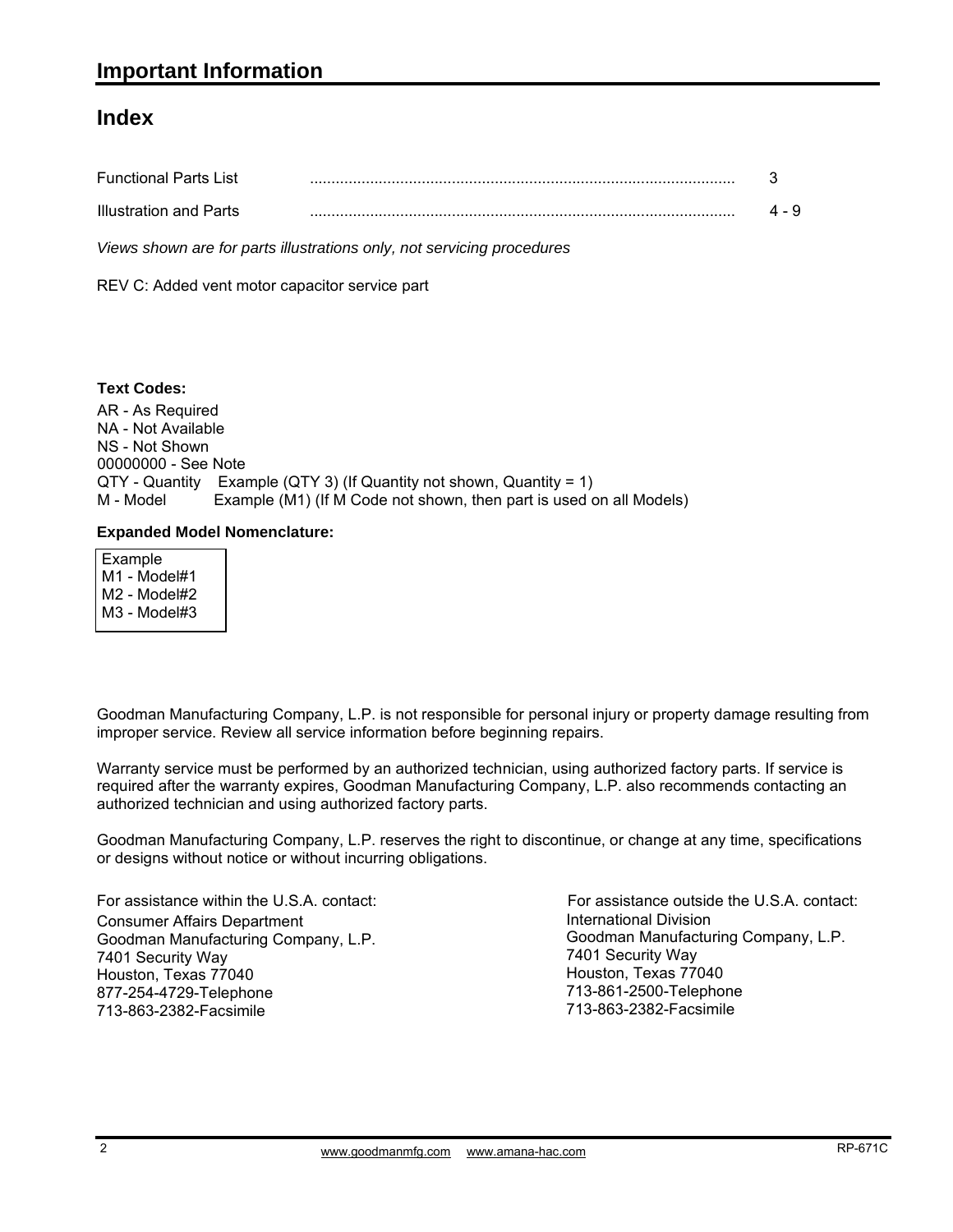### **Functional Parts**

| Part<br>No: | <b>Description:</b>                                                                             |                                        |
|-------------|-------------------------------------------------------------------------------------------------|----------------------------------------|
|             |                                                                                                 | 0161F00007<br><b>GOODMAN NAMEPLATE</b> |
| 0130F00050  | AIR PRESSURE SWITCH (M9, M13, M17, M21)                                                         | Expanded Model Nomenclature            |
| 0130F00049  | AIR PRESSURE SWITCH (M1, M2, M3, M4,                                                            | M1 - GMVC80604BNAA                     |
|             | M5, M6, M7, M8, M10, M11, M12, M14, M15,                                                        |                                        |
| 0130F00218  | M16)<br>DATA, FURNACE PCB (M5)                                                                  | M2 - GMVC80604BNBA                     |
| 0130F00215  | DATA, FURNACE PCB (M1)                                                                          | M3 - GMVC80604BNBB                     |
| 0130F00217  | DATA, FURNACE PCB (M17)                                                                         | M4 - GMVC80604BNBC                     |
| 0130F00219  | DATA, FURNACE PCB (M13)                                                                         | M5 - GMVC80604BXAA                     |
| 0130F00220  | DATA, FURNACE PCB (M21)                                                                         | M6 - GMVC80604BXBA                     |
| 0130F00233  | DATA, FURNACE PCB (M2)                                                                          | M7 - GMVC80604BXBB                     |
| 0130F00234  | DATA, FURNACE PCB (M10)                                                                         | M8 - GMVC80604BXBC                     |
| 0130F00235  | DATA, FURNACE PCB (M18)                                                                         | M9 - GMVC80805CNAA                     |
| 0130F00236  | DATA, FURNACE PCB (M6)                                                                          | M10 - GMVC80805CNBA                    |
| 0130F00237  | DATA, FURNACE PCB (M14)                                                                         |                                        |
| 0130F00238  | DATA, FURNACE PCB (M22)                                                                         | M11 - GMVC80805CNBB                    |
| 0130F00420  | DATA, FURNACE PCB (M24)                                                                         | M12 - GMVC80805CNBC                    |
| 0130F00216  | DATA, FURNACE PCB (M9)                                                                          | M13 - GMVC80805CXAA                    |
| 0130F00264  | DATA, FURNACE PCB (M3)                                                                          | M14 - GMVC80805CXBA                    |
| 0130F00419  | DATA, FURNACE PCB (M20)                                                                         | M15 - GMVC80805CXBB                    |
| 0130F00417  | DATA, FURNACE PCB (M12)                                                                         | M <sub>16</sub> - GMVC80805CXBC        |
| 0130F00416  | DATA, FURNACE PCB (M8)                                                                          | M17 - GMVC81005CNAA                    |
| 0130F00415  | DATA, FURNACE PCB (M4)                                                                          | M18 - GMVC81005CNBA                    |
| 0130F00269  | DATA, FURNACE PCB (M23)                                                                         | M19 - GMVC81005CNBB                    |
| 0130F00268  | DATA, FURNACE PCB (M19)                                                                         |                                        |
| 0130F00267  | DATA, FURNACE PCB (M15)                                                                         | M20 - GMVC81005CNBC                    |
| 0130F00266  | DATA, FURNACE PCB (M11)                                                                         | M21 - GMVC81005CXAA                    |
| 0130F00265  | DATA, FURNACE PCB (M7)                                                                          | M22 - GMVC81005CXBA                    |
| 0130F00418  | DATA, FURNACE PCB (M16)                                                                         | M23 - GMVC81005CXBB                    |
| 0130F00010  | <b>FLAME SENSOR</b>                                                                             | M24 - GMVC81005CXBC                    |
| 0130F00008  | IGNITOR-SINI 17 SEC                                                                             |                                        |
| 0130M00141  | INDUCTOR, 5.9 AMPS (GMPE100-4)                                                                  |                                        |
| B1370818    | <b>INTERLOCK SWITCH</b>                                                                         |                                        |
| 10123529    | MANUAL RESET LIMIT (QTY 2)                                                                      |                                        |
| 0131M00271  | MOTOR, 3/4 HP, SERIAL ECM                                                                       |                                        |
| PCBKF102    | PCB, CONTROL, FURNACE (M1, M2, M5, M6,<br>M9, M10, M13, M14, M17, M18, M21, M22)                |                                        |
| PCBKF104    | PCB, CONTROL, FURNACE (M3, M4, M7, M8,<br>M11, M12, M15, M16, M19, M20, M23, M24)               |                                        |
| B1370210    | PRESSURE SWITCH, PINK (M18, M19, M20,<br>M22, M23, M24)                                         |                                        |
| 20162903    | PRIMARY LIMIT - BLUE (M1, M5)                                                                   |                                        |
| 0130M00063  | PRIMARY LIMIT - GOLD 140° (M2, M3, M4,<br>M6, M7, M8, M9, M10, M11, M12, M13, M14,<br>M15, M16) |                                        |
| 0130F00038  | PRIMARY LIMIT - LT BLUE 120°                                                                    |                                        |
| 20162904    | PRIMARY LIMIT-TEMPERATURE CONTROL<br>(M17, M21)                                                 |                                        |
| 20162905    | PRIMARY LIMIT-YELLOW (M18, M19, M20,<br>M22, M23, M24)                                          |                                        |
| 0130M00140  | TRANSFORMER, (120V TO 24V, 40VA,                                                                |                                        |
| 0151M00028  | VALVE, GAS (HW) VR92                                                                            |                                        |
| DY6.186.070 | <b>VENT MOTOR CAPACITOR</b>                                                                     |                                        |

#### **SPECIAL PARTS**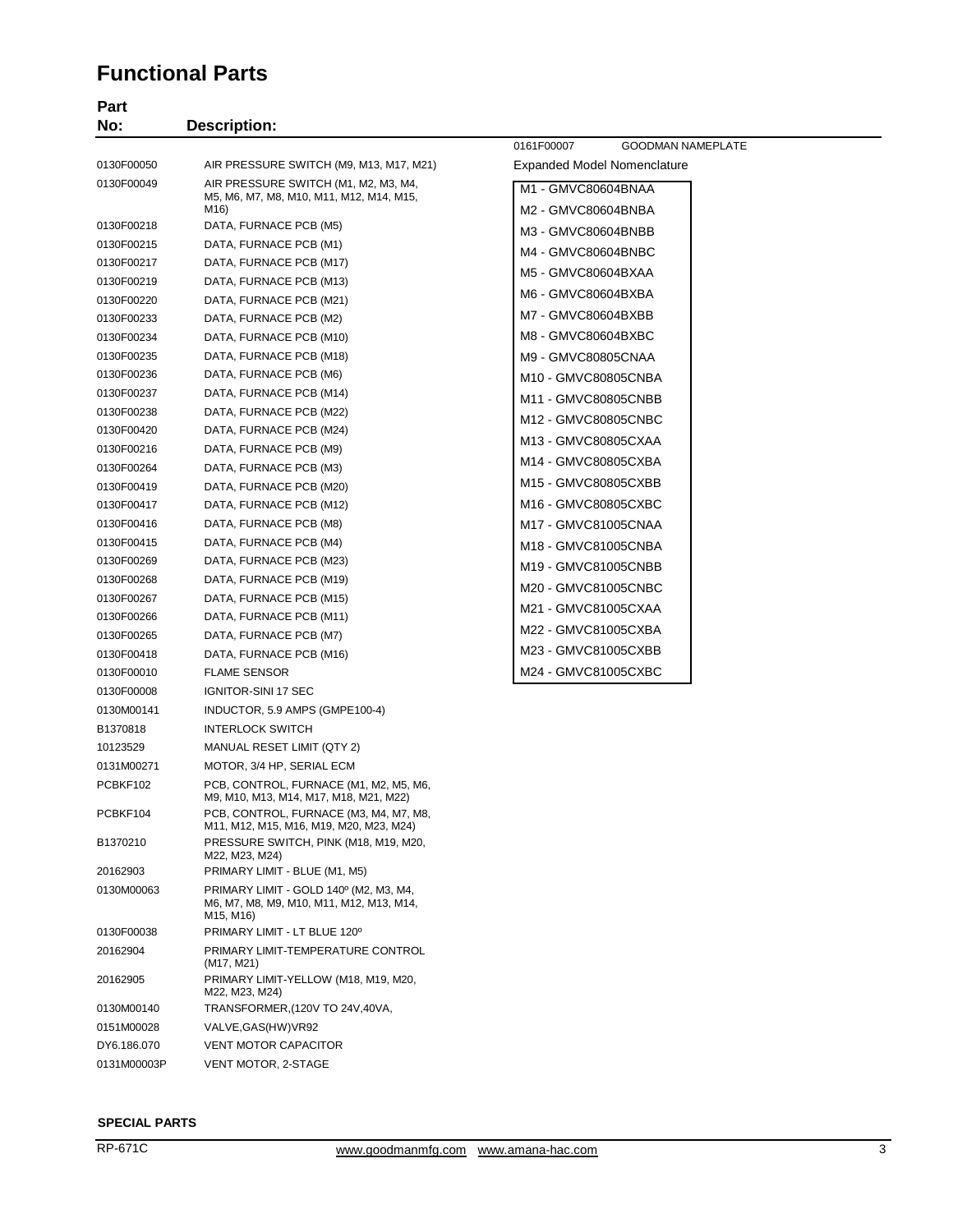## **Cabinet**

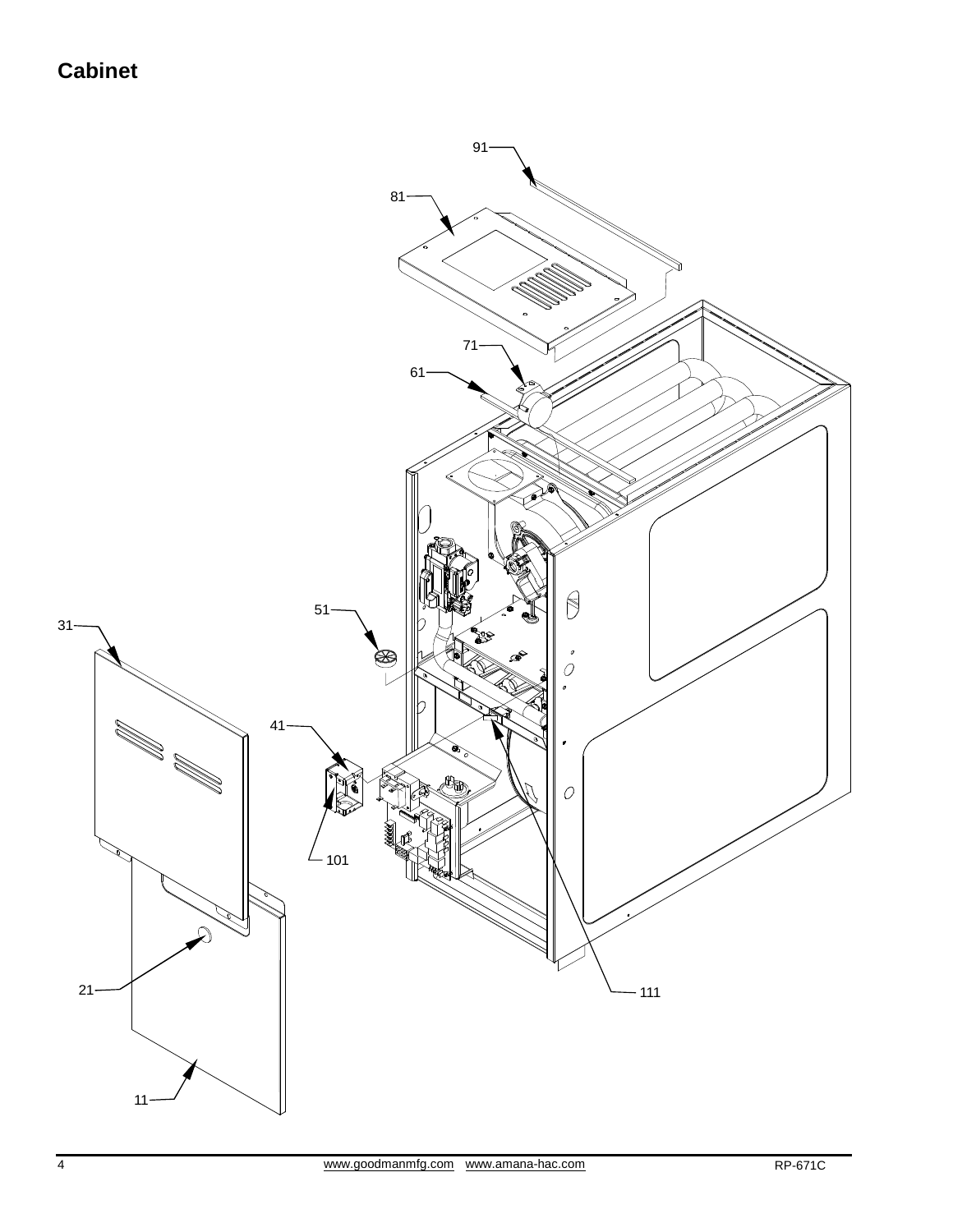### **Cabinet**

|           | <b>Ref. Part</b><br>No: No: | <b>Description:</b>                                                                                              | <b>Ref. Part</b><br>No: No:<br><b>Description:</b> |
|-----------|-----------------------------|------------------------------------------------------------------------------------------------------------------|----------------------------------------------------|
| Image 1:  |                             |                                                                                                                  | Expanded Model Nomenclature                        |
| 11        | 0121F00123DG                | BLOWER ACCESS DOOR 17.5" (M1, M2, M3, M4,                                                                        | M1 - GMVC80604BNAA                                 |
|           |                             | M5, M6, M7, M8)                                                                                                  | M2 - GMVC80604BNBA                                 |
| 11        | 0121F00124DG                | BLOWER ACCESS DOOR 21" (M9, M10, M11,<br>M12, M13, M14, M15, M16, M17, M18, M19, M20,                            | M3 - GMVC80604BNBB                                 |
|           |                             | M21, M22, M23, M24)                                                                                              | M4 - GMVC80604BNBC                                 |
| 21        | B1392139                    | VIEW PORT BUSHING-BLOWER DOOR                                                                                    | M5 - GMVC80604BXAA                                 |
| 31        | 0121F00119DG                | CONTROL ACCESS DOOR 17.5" (M1, M2, M3, M4,<br>M5, M6, M7, M8)                                                    | M6 - GMVC80604BXBA                                 |
| 31        | 0121F00120DG                | CONTROL ACCESS DOOR 21" (M9, M10, M11,<br>M12, M13, M14, M15, M16, M17, M18, M19, M20,<br>M21, M22, M23, M24)    | M7 - GMVC80604BXBB                                 |
|           |                             |                                                                                                                  | M8 - GMVC80604BXBC                                 |
| 31        | B13926112                   | SEAL STRIP, 1/8 X 1/2 X 17.5 (M1, M2, M3, M4,                                                                    | M9 - GMVC80805CNAA                                 |
|           |                             | M5, M6, M7, M8)                                                                                                  | M10 - GMVC80805CNBA                                |
| 41        | 4014502                     | J-BOX                                                                                                            | M11 - GMVC80805CNBB                                |
| 51<br>61  | B1392147<br>B13926112       | UNIVERSAL BUSHING WITH SLICE<br>SEAL STRIP, 1/8 X 1/2 X 17.5 (M1, M2, M3, M4,                                    | M12 - GMVC80805CNBC                                |
|           |                             | M5, M6, M7, M8)                                                                                                  | M13 - GMVC80805CXAA                                |
| 61        | B13926113                   | SEAL STRIP, 1/8 X 1/2 X 21 (M9, M10, M11, M12,                                                                   | M14 - GMVC80805CXBA                                |
|           |                             | M13, M14, M15, M16, M17, M18, M19, M20, M21,<br>M22, M23, M24)                                                   | M15 - GMVC80805CXBB                                |
| 71        | 0130F00049                  | AIR PRESSURE SWITCH (M1, M2, M3, M4, M5,                                                                         | M16 - GMVC80805CXBC                                |
|           |                             | M6, M7, M8, M10, M11, M12, M14, M15, M16)                                                                        | M17 - GMVC81005CNAA                                |
| 71        | 0130F00050                  | AIR PRESSURE SWITCH (M9, M13, M17, M21)                                                                          | M18 - GMVC81005CNBA                                |
| 71        | B1370210                    | PRESSURE SWITCH, PINK (M18, M19, M20, M22,<br>M23, M24)                                                          | M19 - GMVC81005CNBB                                |
| 81        | 0121F00142DG                | TOP 17.5" (M1, M2, M3, M4, M5, M6, M7, M8)                                                                       | M20 - GMVC81005CNBC                                |
| 81        | 0121F00143DG                | TOP 21" (M9, M10, M11, M12, M13, M14, M15,<br>M16, M17, M18, M19, M20, M21, M22, M23, M24)                       | M21 - GMVC81005CXAA                                |
| 91        | B13926112                   | SEAL STRIP, 1/8 X 1/2 X 17.5 (M1, M2, M3, M4,                                                                    | M22 - GMVC81005CXBA                                |
|           |                             | M5, M6, M7, M8)                                                                                                  | M23 - GMVC81005CXBB                                |
| 91        | B13926113                   | SEAL STRIP, 1/8 X 1/2 X 21 (M9, M10, M11, M12,<br>M13, M14, M15, M16, M17, M18, M19, M20, M21,<br>M22, M23, M24) | M24 - GMVC81005CXBC                                |
| 101       | 4015502                     | <b>J-BOX COVER</b>                                                                                               |                                                    |
| 111       | B1370818                    | <b>INTERLOCK SWITCH</b>                                                                                          |                                                    |
| ΝS        | 0161F00007                  | <b>GOODMAN NAMEPLATE</b>                                                                                         |                                                    |
| <b>NS</b> | 0259F00062                  | <b>INDUCER HARNESS ASSY</b>                                                                                      |                                                    |
| ΝS        | 0270K00016                  | SOLID BOTTOM 17.5" CASE (M1, M2, M3, M4, M5,<br>M6, M7, M8)                                                      |                                                    |
| NS.       | 1819002                     | SOLID BOTTOM 21" CASE (M9, M10, M11, M12,<br>M13, M14, M15, M16, M17, M18, M19, M20, M21,<br>M22, M23, M24)      |                                                    |
| ΝS        | 0259F00063                  | <b>WIRE HARNESS ASSY</b>                                                                                         |                                                    |
| ΝS        | 0259F00075                  | WIRE HARNESS ASSY (M1, M2, M5, M6, M9, M10,<br>M13, M14, M17, M18, M21, M22)                                     |                                                    |
| ΝS        | 0259F00081                  | WIRE HARNESS ASSY (M3, M4, M7, M8, M11,                                                                          |                                                    |

M12, M15, M16, M19, M20, M23, M24)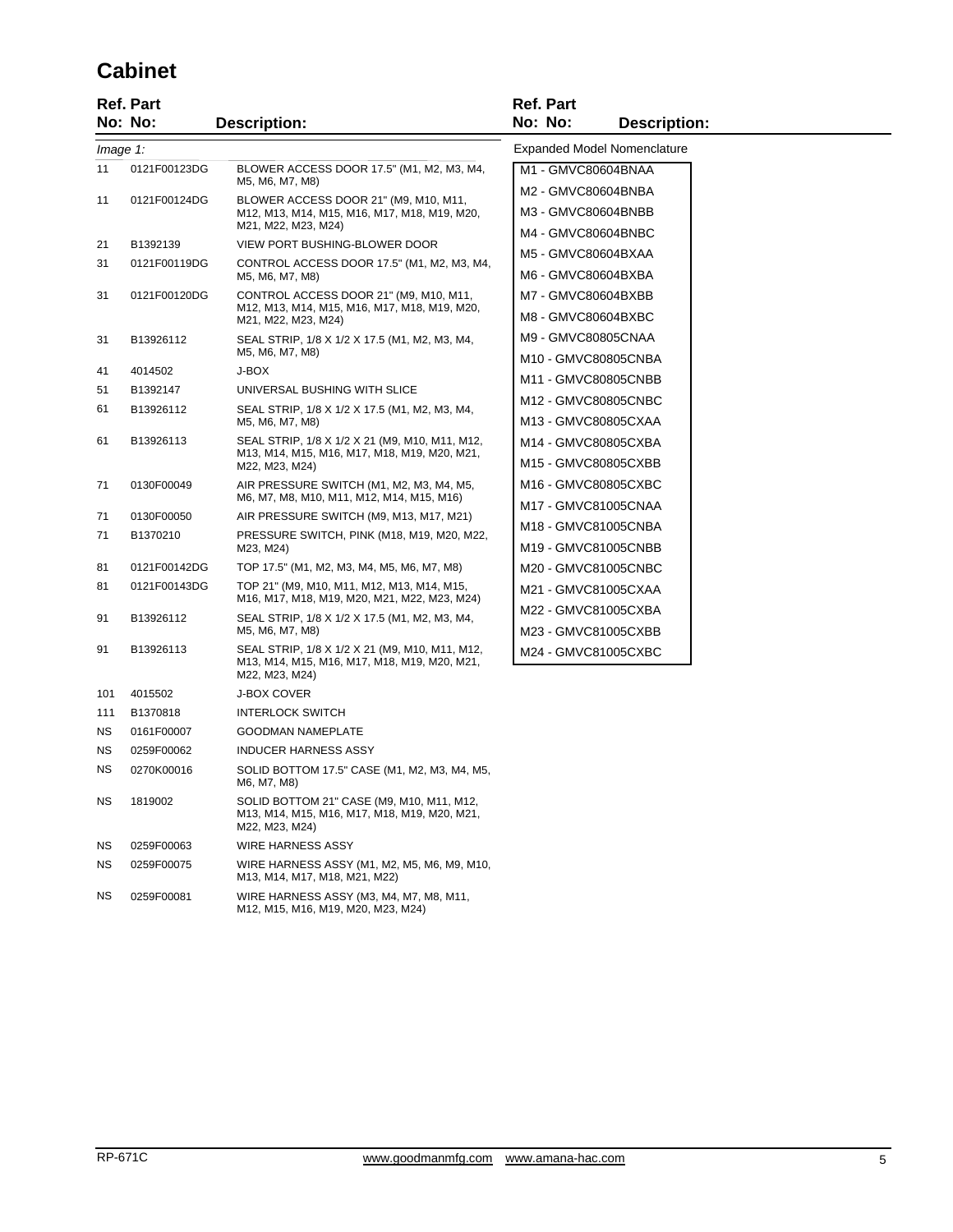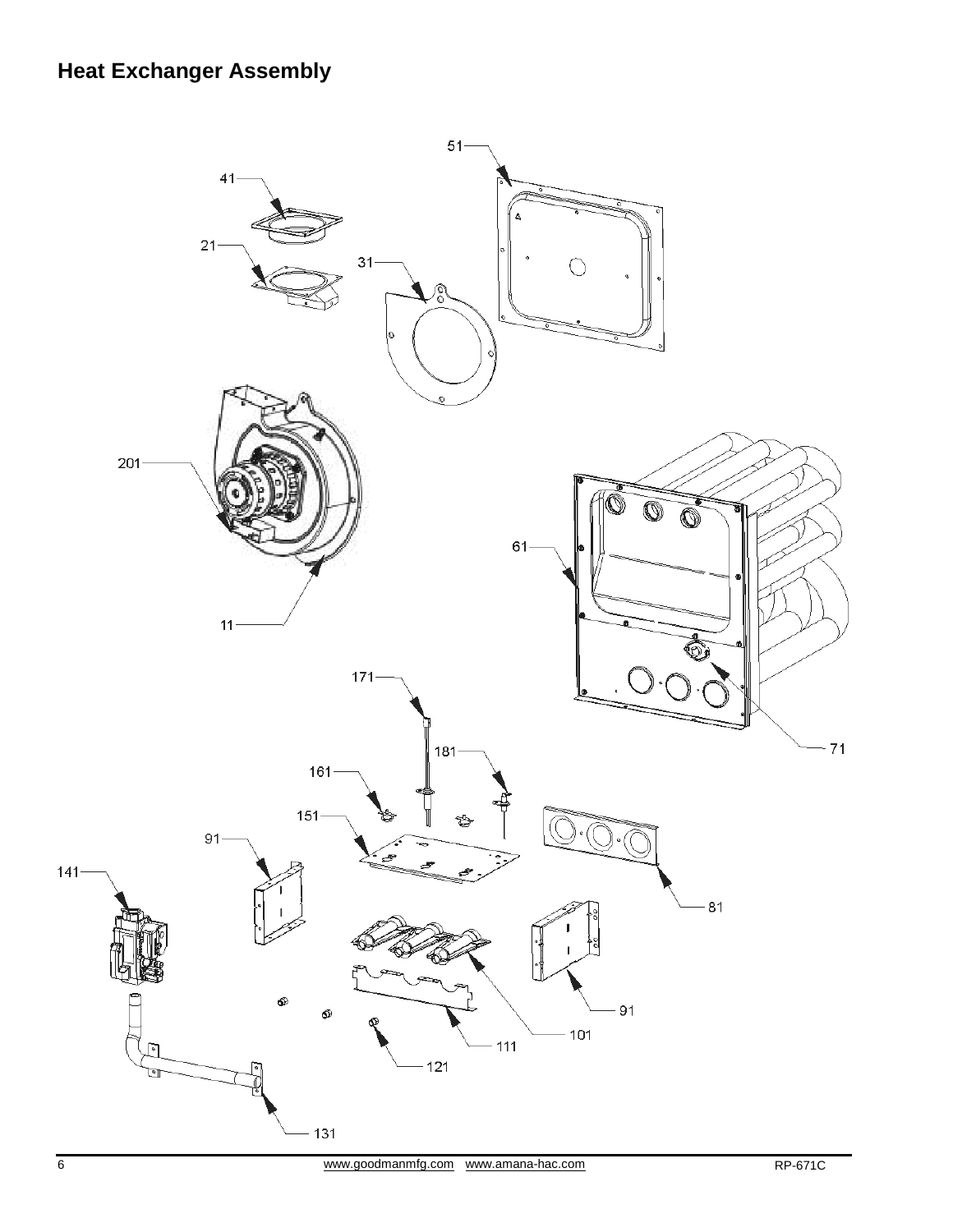# **Heat Exchanger Assembly**

|          | <b>Ref. Part</b><br>No: No: | <b>Description:</b>                                                                                         |          | <b>Ref. Part</b><br>No: No:                | <b>Description:</b>                                               |
|----------|-----------------------------|-------------------------------------------------------------------------------------------------------------|----------|--------------------------------------------|-------------------------------------------------------------------|
| Image 1: |                             |                                                                                                             | Image 1: |                                            |                                                                   |
| 11       | 0131M00003P                 | VENT MOTOR, 2-STAGE                                                                                         | 171      | 0130F00008                                 | IGNITOR-SINI 17 SEC                                               |
| 21       | 0128F00006                  | CHIMNEY TRANSITION BOTTOM                                                                                   | 181      | 0130F00010                                 | <b>FLAME SENSOR</b>                                               |
| 31       | 0154F00004                  | VENT MOTOR GASKET 17.5" (M1, M2, M3, M4,<br>M5, M6, M7, M8)                                                 | 201      | DY6.186.070                                | <b>VENT MOTOR CAPACITOR</b><br><b>Expanded Model Nomenclature</b> |
| 31       | 0154F00005                  | VENT MOTOR GASKET 21" (M9, M10, M11, M12,<br>M13, M14, M15, M16, M17, M18, M19, M20, M21,<br>M22, M23, M24) |          | M1 - GMVC80604BNAA                         |                                                                   |
| 41       | 4023500                     | CHIMNEY TRANSITION TOP                                                                                      |          | M2 - GMVC80604BNBA                         |                                                                   |
| 51       | 0121F00332                  | 17.5" COLLECTOR BOX 1.375" DIA (M2, M3, M4,<br>M6, M7, M8)                                                  |          | M3 - GMVC80604BNBB<br>M4 - GMVC80604BNBC   |                                                                   |
| 51       | 0121F00333                  | 21" COLLECTOR BOX 1.75" DIA (M18, M19, M20,<br>M22, M23, M24)                                               |          | M5 - GMVC80604BXAA<br>M6 - GMVC80604BXBA   |                                                                   |
| 51       | 0121F00336                  | 21" FLUE COLLECTOR BOX 1.50" (M10, M11, M12,<br>M14, M15, M16)                                              |          | M7 - GMVC80604BXBB                         |                                                                   |
| 51       | 0121F00216                  | COLLECTOR BOX (M1, M5)                                                                                      |          | M8 - GMVC80604BXBC                         |                                                                   |
| 51       | 0121F00217                  | COLLECTOR BOX (M9, M13, M17, M21)                                                                           |          | M9 - GMVC80805CNAA                         |                                                                   |
| 61       | 0270F00903                  | HEAT EXCHANGER ASSY (M17, M18, M19, M20,<br>M21, M22, M23, M24)                                             |          | M10 - GMVC80805CNBA<br>M11 - GMVC80805CNBB |                                                                   |
| 61       | 0270F00929                  | HEAT EXCHANGER ASSY (M1, M2, M3, M4, M5,<br>M6, M7, M8)                                                     |          | M12 - GMVC80805CNBC                        |                                                                   |
| 61       | 0270F00930                  | HEAT EXCHANGER ASSY (M9, M10, M11, M12,<br>M13, M14, M15, M16)                                              |          | M13 - GMVC80805CXAA                        |                                                                   |
| 71       | 20162903                    | PRIMARY LIMIT - BLUE (M1, M5)                                                                               |          | M14 - GMVC80805CXBA                        |                                                                   |
| 71       | 0130M00063                  | PRIMARY LIMIT - GOLD 140° (M2, M3, M4, M6, M7,<br>M8, M9, M10, M11, M12, M13, M14, M15, M16)                |          | M15 - GMVC80805CXBB<br>M16 - GMVC80805CXBC |                                                                   |
| 71       | 20162904                    | PRIMARY LIMIT-TEMPERATURE CONTROL (M17,<br>M21)                                                             |          | M17 - GMVC81005CNAA                        |                                                                   |
| 71       | 20162905                    | PRIMARY LIMIT-YELLOW (M18, M19, M20, M22,<br>M23, M24)                                                      |          | M18 - GMVC81005CNBA<br>M19 - GMVC81005CNBB |                                                                   |
| 81       | 4028001                     | ORIFICE SHIELD 3 CELL (M1, M2, M3, M4, M5)                                                                  |          | M20 - GMVC81005CNBC                        |                                                                   |
| 81       | 4028002                     | ORIFICE SHIELD 4 CELL (M6, M7, M8, M9, M10,<br>M11, M12, M13, M14, M15, M16)                                |          | M21 - GMVC81005CXAA                        |                                                                   |
| 81       | 4028003                     | ORIFICE SHIELD 5 CELL (M17, M18, M19, M20,<br>M21, M22, M23, M24)                                           |          | M22 - GMVC81005CXBA<br>M23 - GMVC81005CXBB |                                                                   |
| 91       | 0121F00146                  | BURNER BOX SIDE (QTY 2)                                                                                     |          | M24 - GMVC81005CXBC                        |                                                                   |
| 101      | B4022700                    | INSHOT BURNER ASSY 3" (QTY A/R)                                                                             |          |                                            |                                                                   |
| 111      | 0121F00168                  | BURNER BRACKET 3B (M1, M2, M3, M4, M5, M6,<br>M7, M8)                                                       |          |                                            |                                                                   |
| 111      | 0121F00169                  | BURNER BRACKET 4B (M9, M10, M11, M12, M13,<br>M14, M15, M16)                                                |          |                                            |                                                                   |
| 111      | 0121F00170                  | BURNER BRACKET 5B (M17, M18, M19, M20,<br>M21, M22, M23, M24)                                               |          |                                            |                                                                   |
| 121      | 10716003                    | ORIFICE (M1, M5, M9, M13, M17, M21)                                                                         |          |                                            |                                                                   |
| 121      | B4089345                    | ORIFICE (M2, M3, M4, M6, M7, M8, M10, M11,<br>M12, M14, M15, M16, M18, M19, M20, M22, M23,<br>M24)          |          |                                            |                                                                   |
| 131      | 0120F00007                  | MANIFOLD (M1, M2, M3, M4, M5, M6, M7, M8)                                                                   |          |                                            |                                                                   |
| 131      | 0120F00008                  | MANIFOLD (M9, M10, M11, M12, M13, M14, M15,<br>M16)                                                         |          |                                            |                                                                   |
| 131      | 0120F00009                  | MANIFOLD (M17, M18, M19, M20, M21, M22, M23,<br>M24)                                                        |          |                                            |                                                                   |
| 141      | 0151M00028                  | VALVE, GAS (HW) VR92                                                                                        |          |                                            |                                                                   |
| 151      | 0121F00163                  | BURNER BOX TOP 3 CELL (M1, M2, M3, M4, M5,<br>M6, M7, M8)                                                   |          |                                            |                                                                   |
| 151      | 0121F00164                  | BURNER BOX TOP 4 CELL (M9, M10, M11, M12,<br>M13, M14, M15, M16)                                            |          |                                            |                                                                   |
| 151      | 0121F00165                  | BURNER BOX TOP 5 CELL (M17, M18, M19, M20,<br>M21, M22, M23, M24)                                           |          |                                            |                                                                   |
| 161      | 10123529                    | MANUAL RESET LIMIT (QTY 2)                                                                                  |          |                                            |                                                                   |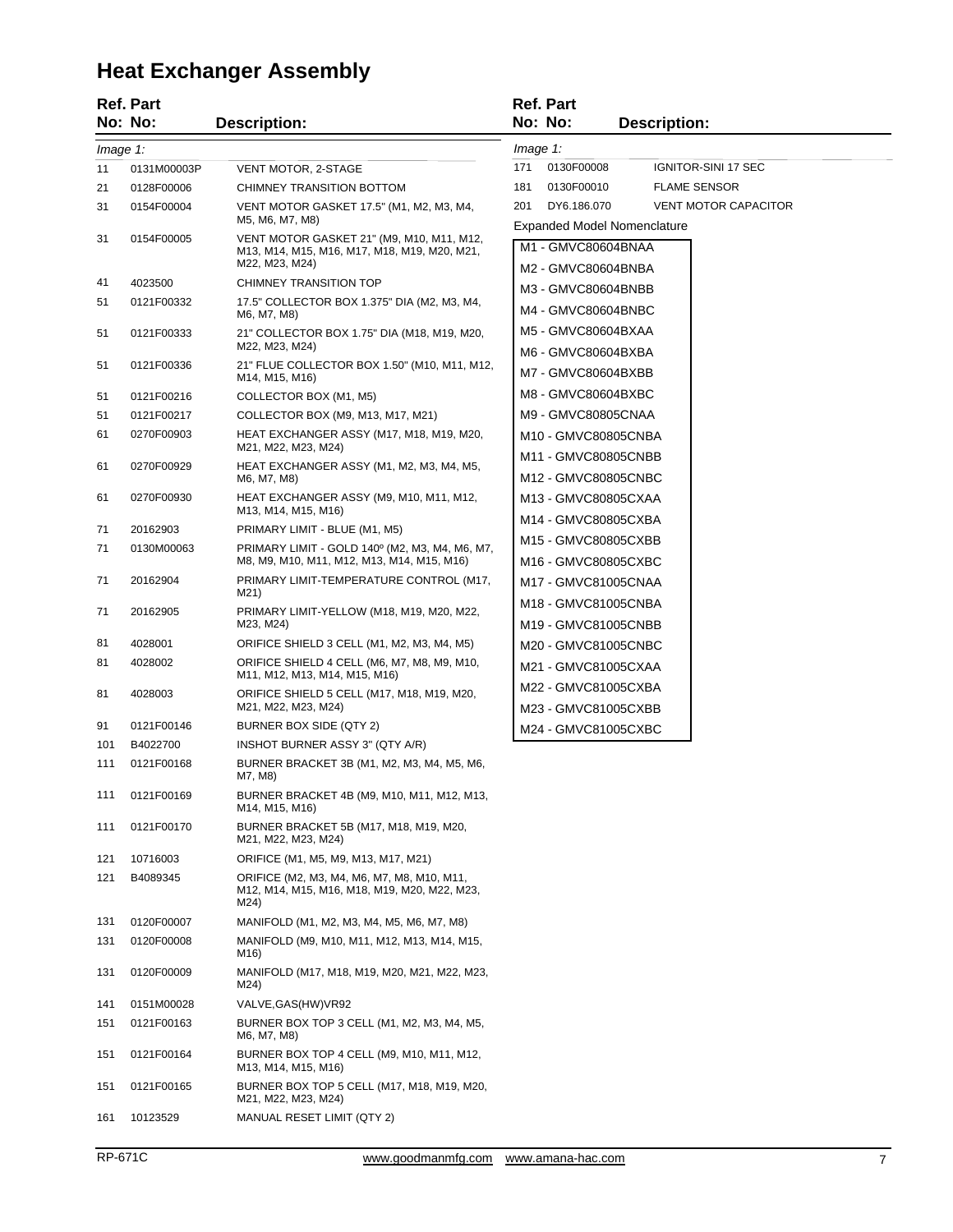## **Blower and Control Panel**

Image 1

![](_page_7_Figure_2.jpeg)

Image 2

![](_page_7_Figure_4.jpeg)